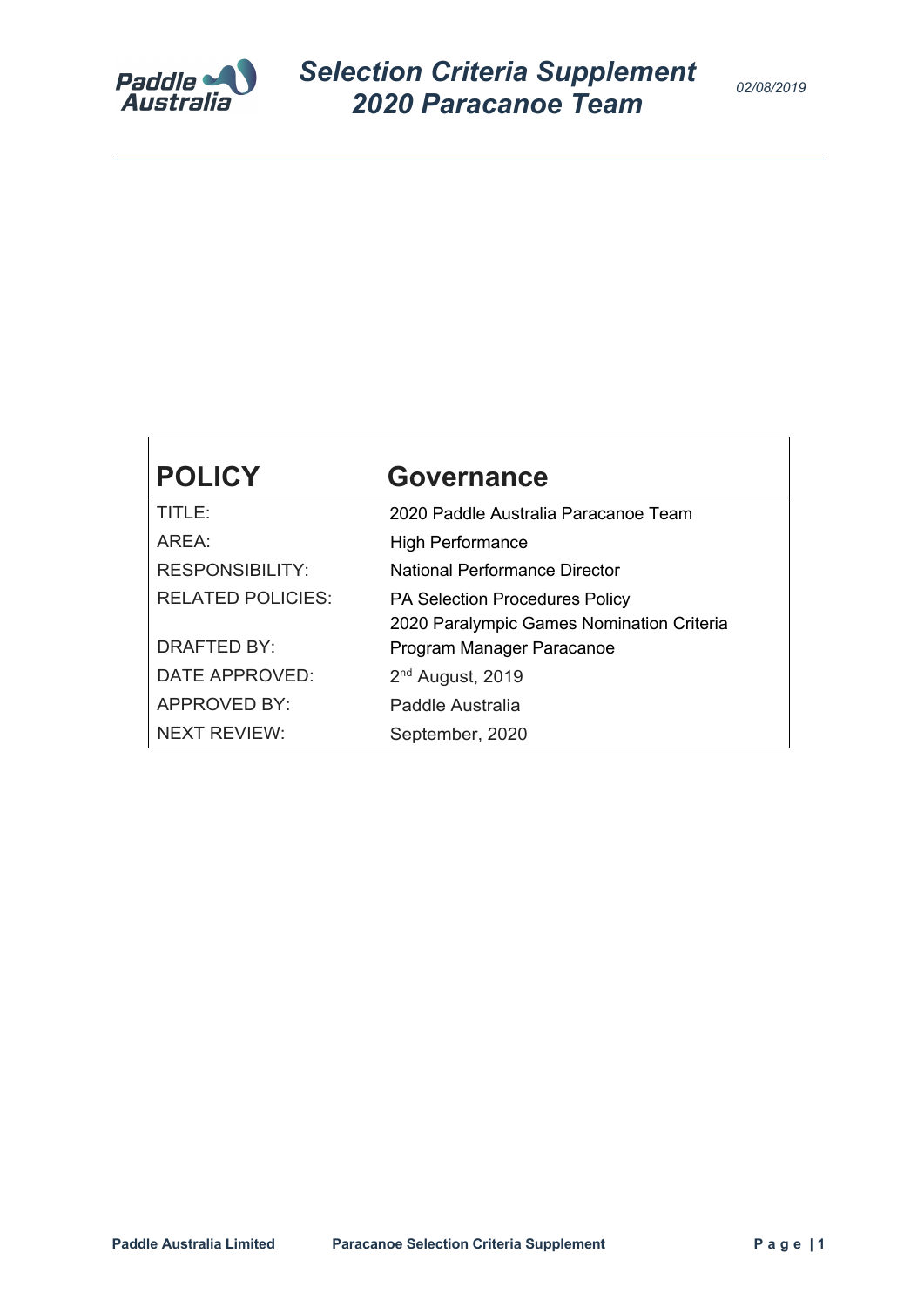

# **CONTENTS**

| 2.2. |                                                             |  |  |  |  |  |
|------|-------------------------------------------------------------|--|--|--|--|--|
| 2.3. |                                                             |  |  |  |  |  |
| 2.4. |                                                             |  |  |  |  |  |
| 2.5. |                                                             |  |  |  |  |  |
| 2.6. |                                                             |  |  |  |  |  |
| 2.7. |                                                             |  |  |  |  |  |
| 2.8. |                                                             |  |  |  |  |  |
| 2.9. | CONDITIONAL SELECTION - CONTINUING FORM, FITNESS, MEDICAL & |  |  |  |  |  |
|      |                                                             |  |  |  |  |  |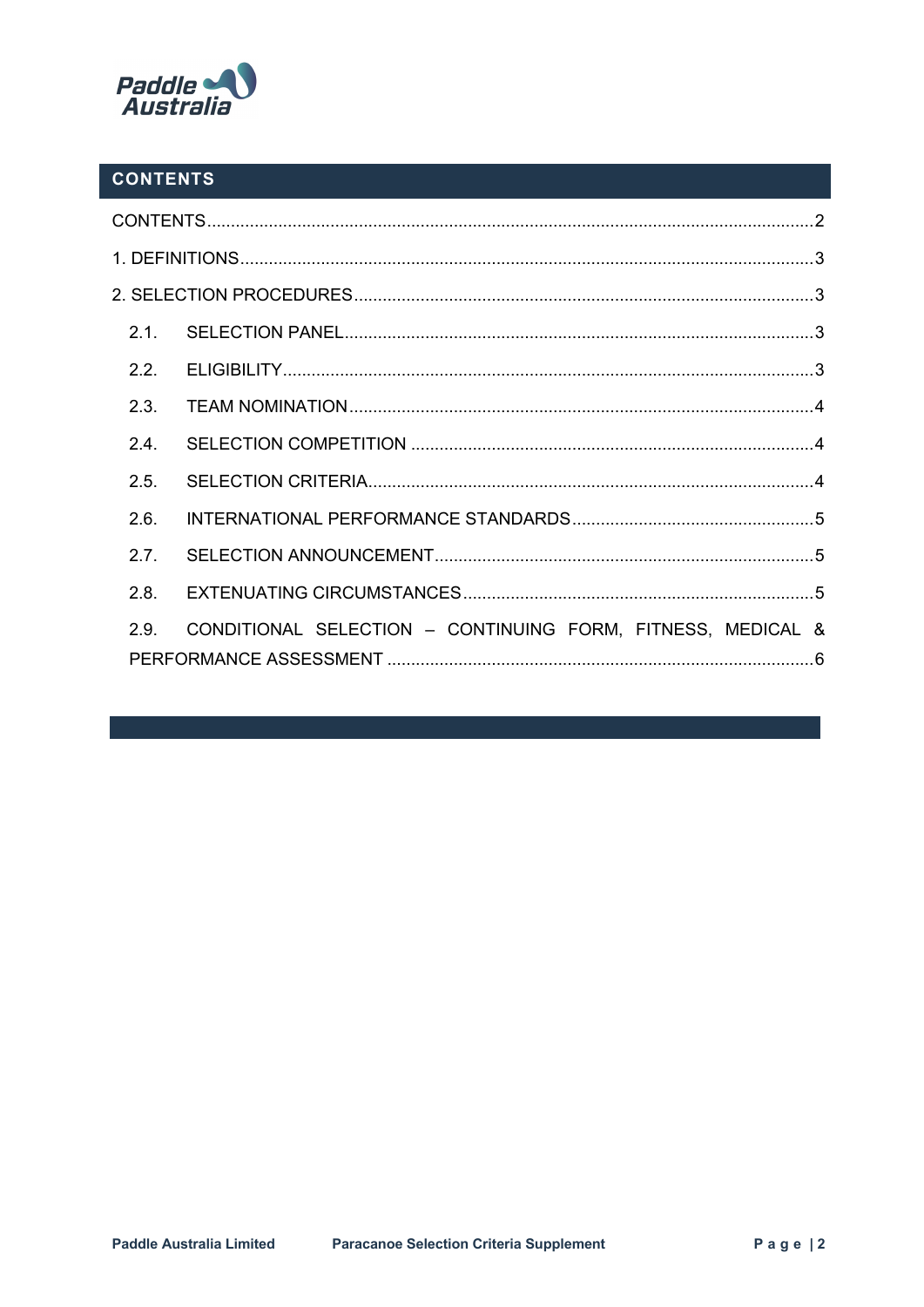

## **1. DEFINITIONS**

In these Criteria, the following words have the following respective meanings:

| "Policy"                                       | means the Selection Procedures Policy adopted by the Board<br>of PA from time to time that governs the selection of athletes<br>to Paddle Australia Teams.                                    |  |  |  |
|------------------------------------------------|-----------------------------------------------------------------------------------------------------------------------------------------------------------------------------------------------|--|--|--|
| "Class"                                        | means the six (6) different classifications as applied to each<br>athlete based on their impairment. (KL1, KL2, KL3, VL1, VL2<br>and VL3).                                                    |  |  |  |
| "Criteria"                                     | means this Selection Criteria Supplement.                                                                                                                                                     |  |  |  |
| "Paralympic Event"                             | means one of the Tokyo 2020 Paralympic Event categories of<br>Paracanoe, being: Men's KL1, KL2, KL3, VL2, VL3 and<br>Women's: KL1, KL2, KL3, VL2. All Paralympic Event distances<br>are 200m. |  |  |  |
| "PA"                                           | means Paddle Australia Ltd, the recognised governing body<br>for Canoeing in Australia                                                                                                        |  |  |  |
| "International<br><b>Performance Standard"</b> | means the 2020 "Paralympic IPS" for the relevant event listed<br>in the table set out at Schedule A of this Criteria.                                                                         |  |  |  |
| "Team"                                         | means the 2020 Paddle Australia Paracanoe Team to<br>compete at the 2020 ICF Paracanoe World Championships                                                                                    |  |  |  |

Words not defined in these Criteria have the meaning ascribed to them in the Constitution of PA or the Selection Procedures Policy, unless a contrary meaning appears from the context.

# **2. SELECTION PROCEDURES**

## 2.1. SELECTION PANEL

In accordance with the Policy, the Selection Panel members are:

- Shaun Stephens / National Performance Director (chair)
- Greg Kaeding / PA Sprint Technical Committee
- David Rhodes / PA Selection Panel
- Hannah Davis / PA Selection Panel
- Tahnee Norris / Program Manager Paracanoe

## 2.2. ELIGIBILITY

2.2.1. In order to be eligible for selection to the Team, athletes must comply with the Policy; and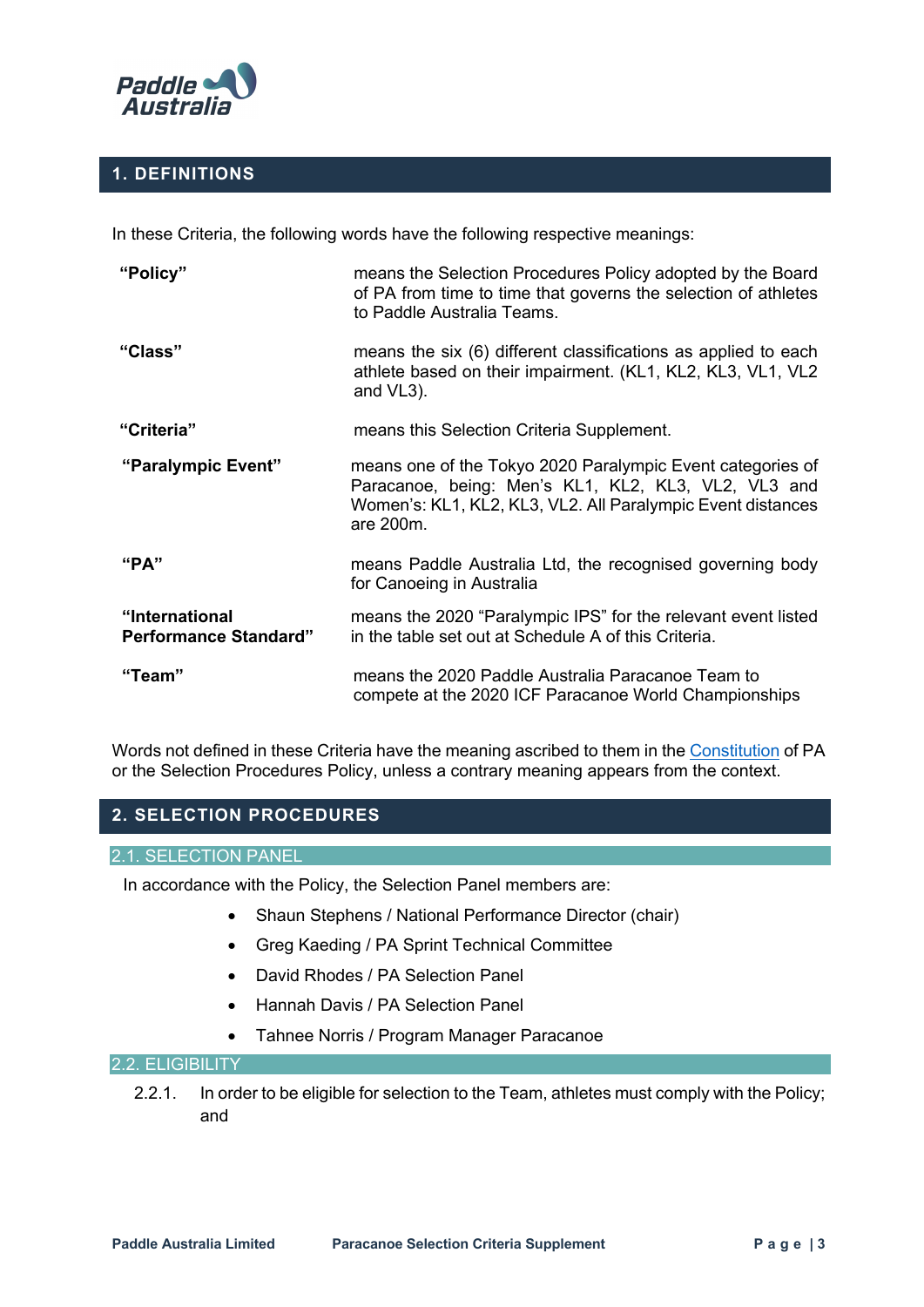

2.2.2. Meet the ICF Para-Canoe classification rules, have been allocated an international sport class, and an appropriate sport class status by an International Canoe Federation (ICF) classification panel.

2.3. TEAM NOMINATION

- 2.3.1. The competitions for which the Team will be selected for are:
	- a) ICF Paracanoe World Championships (also, the 2020 Paralympic Qualification – Event 2) (Duisburg) - 21-24 May 2020;
	- b) other ICF competitions as determined by PA.
- 2.3.2. Athletes will be required to nominate for selection to the Team. The process of nomination will form part of the entry process for the selection competitions listed in clause 2.4 of this Criteria.
- 2.3.3. By nominating for selection, athletes agree:
	- a) that they are nominating for selection to the Team;
	- b) to comply with this Criteria; and
	- c) to comply with the Policy.

#### 2.4. SELECTION COMPETITION

- 2.4.1. The following competitions will be utilised for selection to the Team:
	- **a) International:** 2019 ICF Paracanoe World Championships (Szeged) – 21-24 August
	- **b) Domestic:**  2020 Paddle Australia Canoe Sprint Championships (Penrith) – 11-15 March
- 2.4.2. To be selected to the Team athletes must be available to tour with the Team between 1st –  $25<sup>th</sup>$  May 2020, unless extenuating circumstances apply, according to Clause 2.8.

#### 2.5. SELECTION CRITERIA

#### **Paralympic Games Team Automatic Selection Criteria:**

2.5.1 Athletes who achieve International Early Nomination according to the 2020 Paralympic Nomination Criteria will be automatically selected to the Team, subject to fulfilling Ongoing Form and Fitness requirements as per Clause 2.9 of this policy.

## **Domestic Selection Criteria:**

- 2.5.2 Place in the Top 2 in their Class of a Paralympic Event at the 2020 Paddle Australia Canoe Sprint Championships AND demonstrate the ability to finish within the relevant IPS for their Class, as defined in Clause 2.6.
- 2.5.3 The Selection Panel is NOT obliged to select a minimum number of Athlete(s) in any Class or Paralympic Event but the maximum number will be two per Class.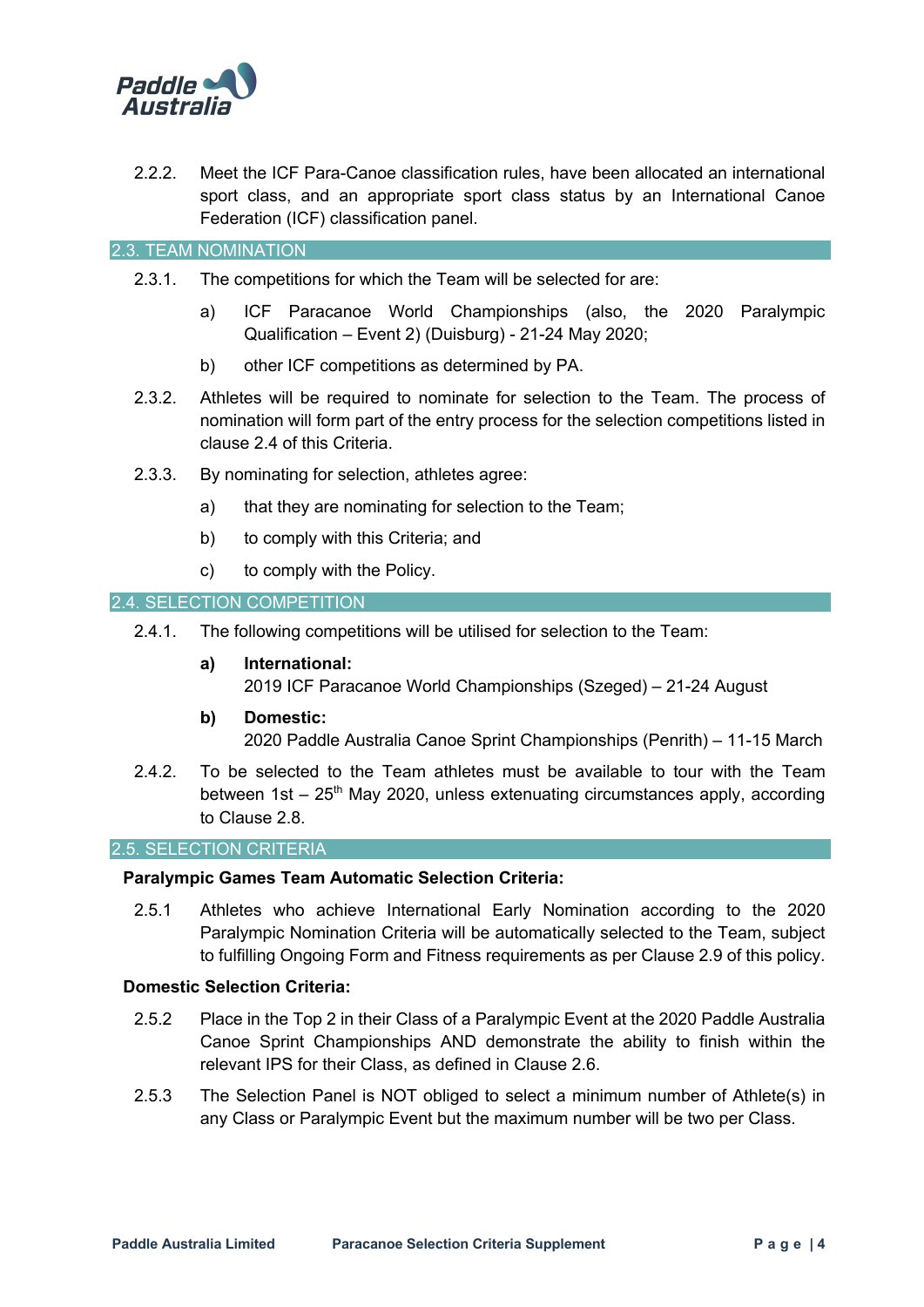

#### 2.6. INTERNATIONAL PERFORMANCE STANDARDS

- 2.6.1 For the purpose of applying International Performance Standards (IPS) for domestic selection, the IPS for all Paralympic Classes will be updated in September 2019. The updated 2020 Paracanoe IPS will be set out in Schedule A of this criteria and will be applied at the absolute discretion of the Selection Panel according to Clause 2.6.2.
- 2.6.2 Where listed in the Criteria that there is a requirement for athletes to 'demonstrate the ability' to achieve the 2020 International Performance Standard (IPS), means an athlete has:
	- 2.6.2.1 Achieved the necessary IPS in neutral conditions at one of the following events:
		- 2020 PA Canoe Sprint Grand Prix 2, Penrith NSW, or;
		- 2020 Paddle Australia Canoe Sprint Championships, Penrith, NSW,
	- 2.6.2.2 The assessment of neutral conditions and the final decision of whether any athlete has demonstrated the ability to achieve IPS is at the absolute discretion of the Selection Panel, based on the influence of external conditions that may either positively or negatively influence the ability of an athlete to achieve the IPS. Such conditions include, but is not limited to, wind speed/direction, water temperature, wave size and currents.
	- 2.6.2.3 If, in any of the above listed events, there is unfavorable conditions and/or the Selection Panel requires further evidence of an athlete's ability to achieve IPS, they may consider the following:
		- Relevant performance times in relation to IPS from the athlete within the past 12 months, or
		- Relative performances against other athletes who have achieved IPS within the past 12 months
		- Conducting a separate trial to be organised prior to 30 March 2020.
		- Approved Extenuating Circumstances according to Clause 2.8

#### 2.7. SELECTION ANNOUNCEMENT

- 2.7.1 Announcement of the Team will be made within one (1) week of the 2020 Paddle Australia Canoe Sprint Championships and in accordance with the Policy.
- 2.7.2 Athletes must accept the offer of selection in writing within 5 business days of receiving the selection invitation.

#### 2.8. EXTENUATING CIRCUMSTANCES

2.8.1 Notwithstanding anything contained within this Criteria, an athlete may make an application in writing to the PA Chief Executive Officer (CEO), requesting that Extenuating Circumstances be considered. Such an application should incorporate any and all substantive evidence to support the application. The application must be received as soon as practically possible and no later than 2 hours following the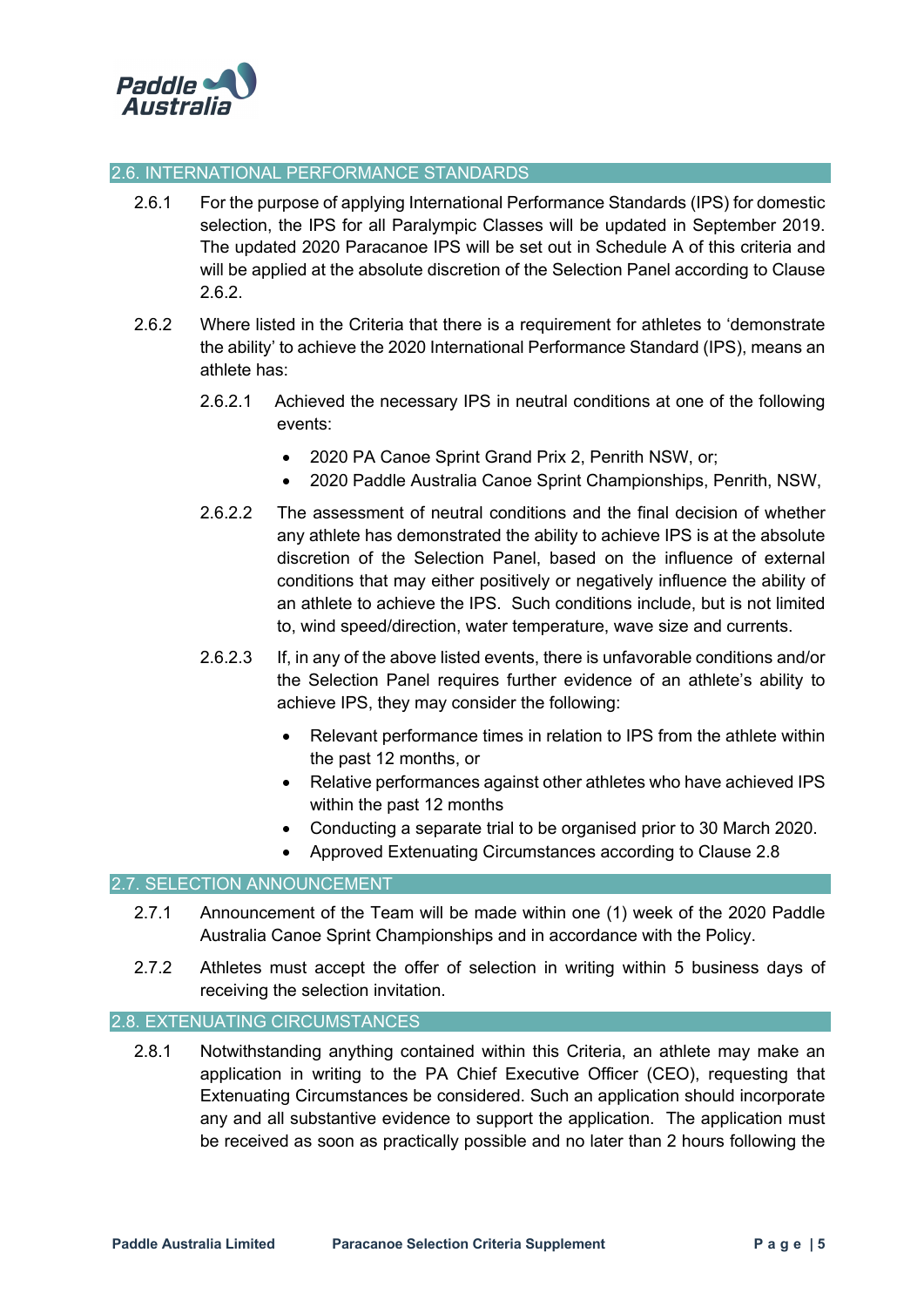

final Selection Competition of the 2020 Paddle Australia Canoe Sprint Championships.

- 2.8.2 Only Extenuating Circumstances which prevent an athlete from meeting the Selection Criteria will be considered. In considering the performances of athletes at the Selection Event(s), the Chief Executive Officer at its absolute discretion, may recommend to the Selection Panel that they give weight to Extenuating Circumstances.
- 2.8.3 For the purposes of this Policy, "Extenuating Circumstances" means:
	- a) injury or illness;
	- b) equipment failure (where applicable);
	- c) travel delays;
	- d) bereavement or disability arising from death or serious illness of an immediate family member;
	- e) an unanticipated event occurring at the Nomination Event(s); and/or
	- f) any other factors reasonably considered by the Chief Executive Officer at its absolute discretion, and recommended to the Selection Panel to constitute Extenuating Circumstances.
- 2.8.4 Subsequent to the PA CEO accepting the Extenuating Circumstance application, a decision in each case of the weight afforded to the Extenuating Circumstances will be made by the Selection Panel on an individual basis at its absolute discretion.

### 2.9. CONDITIONAL SELECTION – CONTINUING FORM, FITNESS, MEDICAL & PERFORMANCE ASSESSMENT

- 2.9.1 All athletes selected to the Team for the 2020 ICF Paracanoe World Championships are selected, subject to demonstration of continued form, fitness, medical assessment (and where applicable, performance assessment) obligations.
- 2.9.2 An athlete may be required to undergo an independent medical and/or performance assessment. A performance assessment will be requested at the absolute discretion of the National Performance Director (NPD) and may be a designated race or time trial, scheduled in agreement with the NPD.
- 2.9.3 Any Athlete selected to the Team who fails to meet the Continuing Form, Fitness, Medical Assessment (and where applicable, Performance Assessment), may at the discretion of the Selection Panel, be removed from the Team.